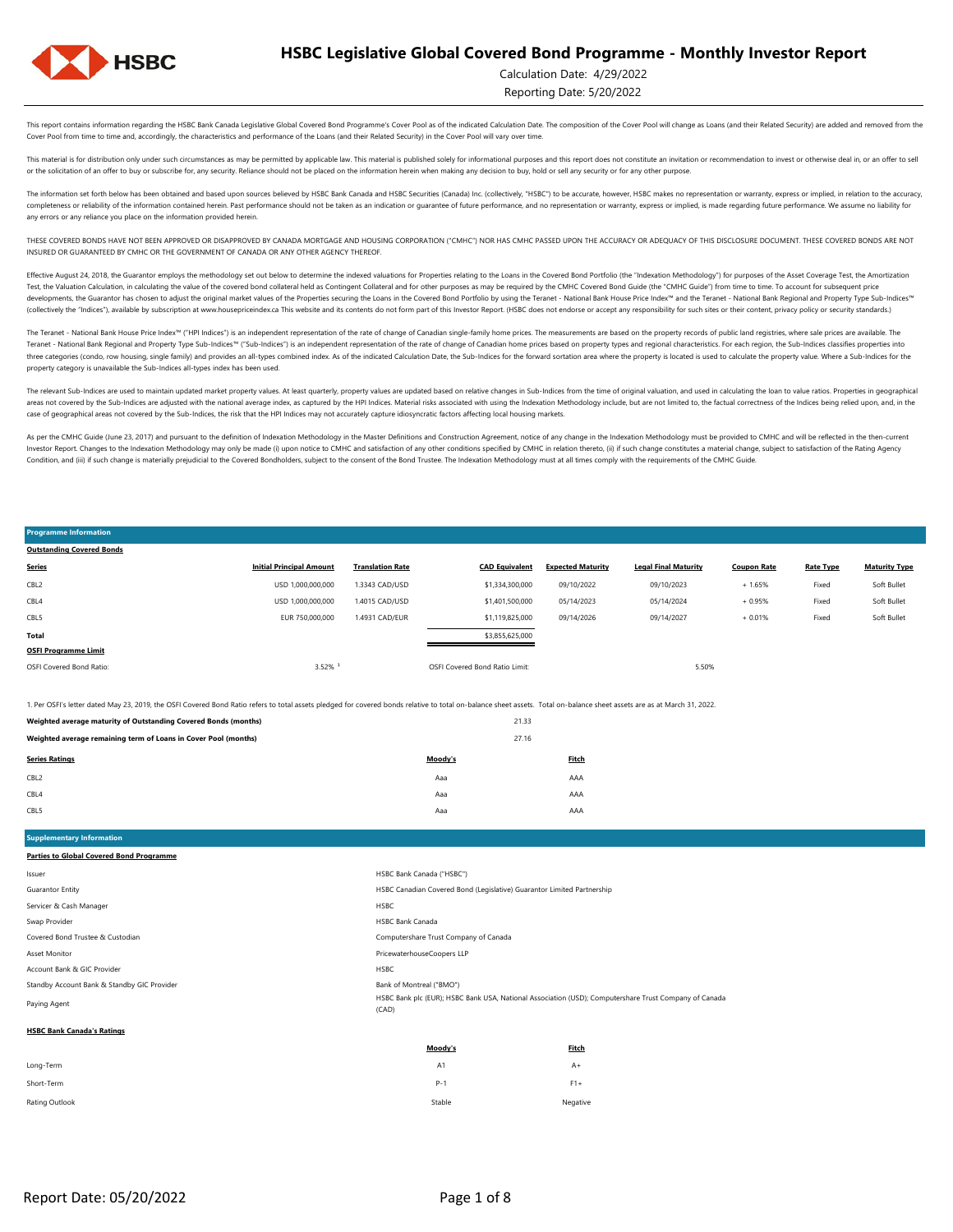

Calculation Date: 4/29/2022 Reporting Date: 5/20/2022

| Other:                                                                                                                                                                                                                                                 |                                  |                              |
|--------------------------------------------------------------------------------------------------------------------------------------------------------------------------------------------------------------------------------------------------------|----------------------------------|------------------------------|
|                                                                                                                                                                                                                                                        | Moody's                          | <b>Fitch</b>                 |
|                                                                                                                                                                                                                                                        | Counterparty Risk Assesment      | <b>Issuer Default Rating</b> |
| Long term / short term                                                                                                                                                                                                                                 | $A2$ (cr)/P-1(cr)                | $A+$ /F1+                    |
|                                                                                                                                                                                                                                                        | Deposit Rating                   |                              |
| Long term / short term                                                                                                                                                                                                                                 | $A1/P-1$                         |                              |
| Applicable Ratings of Standby Account Bank & Standby GIC Provider (BMO)                                                                                                                                                                                |                                  |                              |
|                                                                                                                                                                                                                                                        |                                  | <b>Fitch</b>                 |
|                                                                                                                                                                                                                                                        | <b>Moody's (Deposit Rating)</b>  | (Issuer Default Rating)      |
| Long Term                                                                                                                                                                                                                                              | Aa2                              | AA-                          |
| Short Term                                                                                                                                                                                                                                             | $P-1$                            | $F1+$                        |
| <b>Description of Ratings Triggers</b>                                                                                                                                                                                                                 |                                  |                              |
| (Note: Where there are two ratings for a rating agency for a trigger, only one rating is required to be at or above one of such ratings)                                                                                                               |                                  |                              |
| A. Party Replacement                                                                                                                                                                                                                                   |                                  |                              |
| If the rating(s) of the Party falls below the level stipulated below, such party is required to be replaced or in the case of the Swap Provider:<br>(i) transfer credit support; and<br>(ii) replace itself or obtain a guarantee for its obligations. |                                  |                              |
| <u>Role</u>                                                                                                                                                                                                                                            |                                  | Fitch                        |
| Account Bank & GIC Provider (HSBC)                                                                                                                                                                                                                     | Moody's<br>P-1 (ST rating) or A3 | F1 or A                      |
| Standby Account Bank & Standby GIC Provider (BMO)                                                                                                                                                                                                      | P-1 (ST rating)                  | F1 or A                      |
| Cash Manager (HSBC)                                                                                                                                                                                                                                    | $P-2$ (cr)                       | F2 or BBB+                   |
|                                                                                                                                                                                                                                                        |                                  | F <sub>2</sub>               |
| Servicer (HSBC)<br>Interest Rate Swap Provider (HSBC)                                                                                                                                                                                                  | Baa3<br>$P-2$ (cr) or A3(cr)     | F2 or BBB+                   |
| Covered Bond Swap Provider (HSBC)                                                                                                                                                                                                                      | $P-2$ (cr) or $A3$ (cr)          | F2 or BBB+                   |
| Title Holder on Mortgages (HSBC)                                                                                                                                                                                                                       | Baa1                             | BBB+                         |
|                                                                                                                                                                                                                                                        |                                  |                              |
| <b>B. Specified Rating Related Action</b>                                                                                                                                                                                                              |                                  |                              |
| i. The following actions are required if the rating of the Cash Manager (HSBC)                                                                                                                                                                         |                                  |                              |
| falls below the stipulated rating:                                                                                                                                                                                                                     | Moody's                          | <b>Fitch</b>                 |
| (a) Amounts received by the Servicer are to be deposited directly to the<br>GIC Account and not provided to the Cash Manager                                                                                                                           | P-1 or A3                        | F1 or A                      |
| (b) Amounts held by the Cash Manager belonging to the Guarantor are to be                                                                                                                                                                              |                                  |                              |
| deposited to the Transaction Account or the GIC Account, as applicable within 5 business days                                                                                                                                                          | P-1 or A3                        | F1 or A                      |
|                                                                                                                                                                                                                                                        |                                  |                              |
| ii. The following actions are required if the rating of the Servicer (HSBC) falls below the stipulated rating:                                                                                                                                         |                                  |                              |
| (a) Servicer is required to transfer amounts belonging to the Guarantor to the Cash Manager                                                                                                                                                            | Moody's                          | Fitch                        |
| or the GIC Account, as applicable, within 2 business days                                                                                                                                                                                              | $P-1$ (cr)                       | F1 or A                      |
| iii. The following actions are required if the rating of the Issuer (HSBC) falls below the stipulated raitng:                                                                                                                                          |                                  |                              |
|                                                                                                                                                                                                                                                        |                                  |                              |
| (a) Repayment of the Demand Loan                                                                                                                                                                                                                       | Moody's<br>N/A                   | Fitch<br>F2 or BBB+          |
| (b) Establishment of the Reserve Fund                                                                                                                                                                                                                  |                                  |                              |
|                                                                                                                                                                                                                                                        | $P-1$ (cr)                       | F1 or A                      |
| (c) Fund Pre-Maturity Liquidity Required Amount on Hard Bullet Covered Bonds                                                                                                                                                                           | $P-1$                            | $F1+$                        |
| iv. The following actions are required if the rating of the Issuer (HSBC) falls below the stipulated rating:                                                                                                                                           | Moody's                          | Fitch                        |
| (a) The Covered Bond Swap will become effective except as otherwise                                                                                                                                                                                    |                                  |                              |
| provided in the Covered Bond Swap Agreements                                                                                                                                                                                                           | Baa1                             | BBB+                         |
| v. Each Swap Provider is required to transfer credit support, replace itself or obtain a guarantee of its                                                                                                                                              |                                  |                              |
| obligations if the rating of such Swap Provider falls below the specified rating:                                                                                                                                                                      | Moody's                          | Fitch                        |
| (a) Interest Rate Swap Provider                                                                                                                                                                                                                        | P-1(cr) or A2(cr)                | F1 or A                      |
| (b) Covered Bond Swap Provider                                                                                                                                                                                                                         | $P-1$ (cr) or A2(cr)             | F1 or A                      |
|                                                                                                                                                                                                                                                        |                                  |                              |
| <b>Events of Default &amp; Triggers</b>                                                                                                                                                                                                                |                                  |                              |
| Issuer Event of Default                                                                                                                                                                                                                                |                                  | No                           |
| Guarantor LP Event of Default                                                                                                                                                                                                                          |                                  | No                           |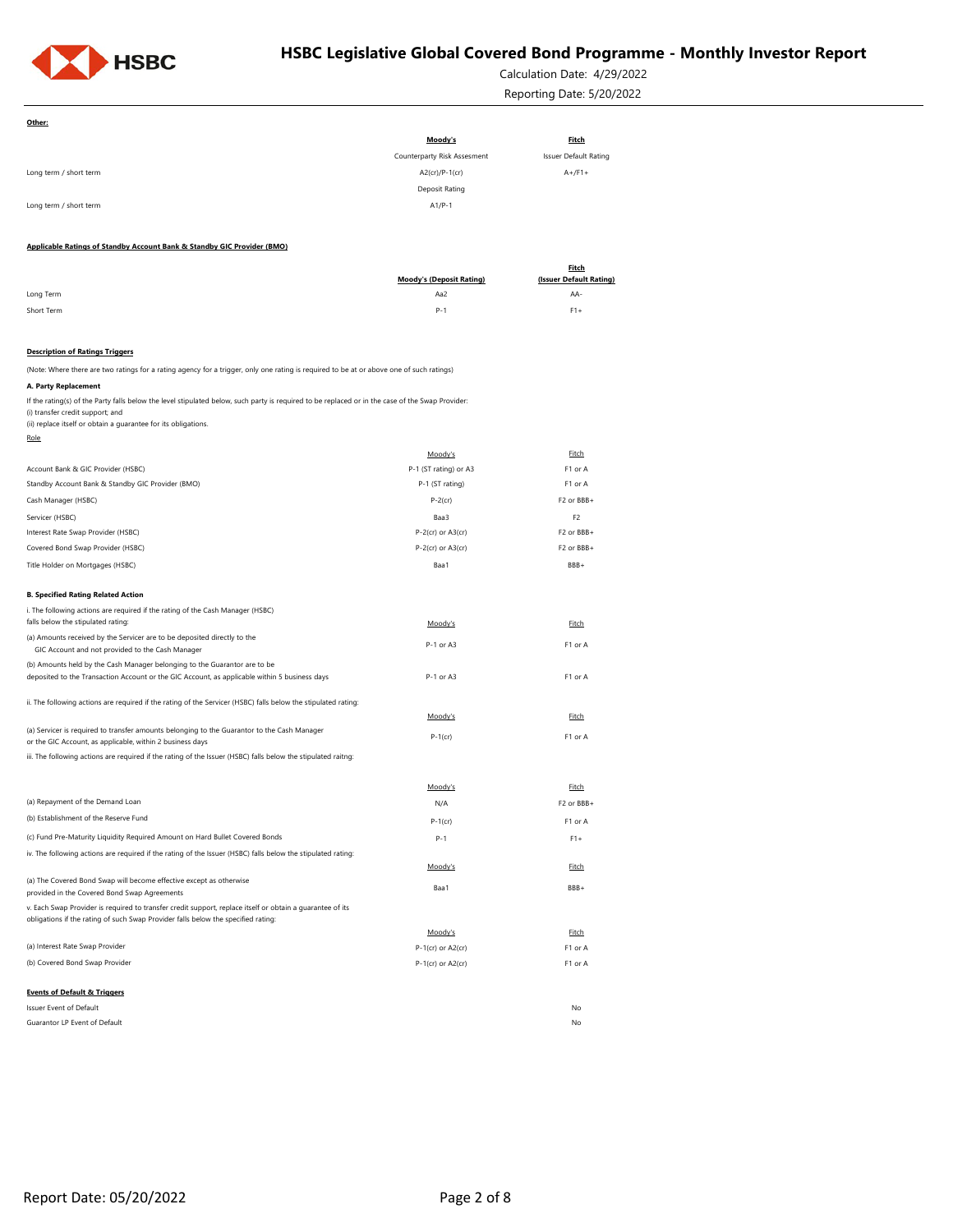

Calculation Date: 4/29/2022

Reporting Date: 5/20/2022

| <b>Asset Coverage Test</b>                                                     |                 |                                                     |  |
|--------------------------------------------------------------------------------|-----------------|-----------------------------------------------------|--|
| <b>Outstanding Covered Bonds</b>                                               | \$3,855,625,000 |                                                     |  |
| $A =$ Lesser of (i) LTV Adjusted Loan Balance $1$ and                          | \$7,983,363,451 | A (i) \$8,821,277,532                               |  |
| (ii) Asset Percentage Adjusted Loan Balance <sup>1</sup>                       |                 | A(ii): \$7,983,363,451                              |  |
| B = Principal Receipts up to Calculation Date not otherwise applied            | \$137,219,515   | Actual Asset Percentage: 90.50%                     |  |
| $C = Cash Capital Contributions$                                               | \$0             | Maximum Asset Percentage: 90.50%                    |  |
| D = Substitute Assets                                                          | \$0             | Minimum Asset Percentage: 80.00%                    |  |
| $E =$ Reserve Fund Balance                                                     | \$0             | Regulatory OC Minimum: 103.00%                      |  |
| Y = Contingent Collateral Amount                                               | \$0             | Level of Overcollateralization <sup>2</sup> 110.32% |  |
| Z = Negative Carry Factor Calculation                                          | \$0             |                                                     |  |
| <b>Adjusted Aggregate Asset Amount</b><br>$(Total: A + B + C + D + E - Y - Z)$ | \$8,120,582,966 |                                                     |  |
| <b>Asset Coverage Test</b>                                                     | PASS            |                                                     |  |

1. LTV Adjusted Loan Balance and Asset Percentage Adjusted Loan Balance are calculated per the Indexation Methodology based on the most recent property appraisal value.

2. Per Section 4.3.8 of the CMHC Guide, (A) the lesser of (i) the total amount of cover pool collateral and (ii) the amount of cover pool collateral required to cover pool collateral required to collateral required to coll equivalent of the principal amount of covered bonds outstanding under the registered covered bond program.

| <b>Valuation Calculation</b>                                                                                                      |                 |                                                                   |       |
|-----------------------------------------------------------------------------------------------------------------------------------|-----------------|-------------------------------------------------------------------|-------|
| <b>Trading Value of Covered Bonds</b>                                                                                             | \$3,510,723,564 |                                                                   |       |
| $A = LTV$ Adjusted Loan Present Value $1$                                                                                         | \$8,527,157,349 | Weighted Average Effective Yield<br>of Performing Eligible Loans: | 2.19% |
| B = Principal Receipts up to Calculation Date not otherwise applied                                                               | \$137,219,515   |                                                                   |       |
| $C = Cash Capital Contributions$                                                                                                  | \$0             |                                                                   |       |
| D = Trading Value of Substitute Assets                                                                                            | \$0             |                                                                   |       |
| $E =$ Reserve Fund Balance                                                                                                        | \$0             |                                                                   |       |
| F = Trading Value of Swap Collateral                                                                                              | \$0             |                                                                   |       |
| Present Value Adjusted Aggregate Asset Amount                                                                                     |                 |                                                                   |       |
| $(Total: A + B + C + D + E + F)$                                                                                                  | \$8,664,376,864 |                                                                   |       |
| <b>Valuation Calculation</b>                                                                                                      | \$5,153,653,300 |                                                                   |       |
| 1. LTV Adjusted Loan Present Value is calculated per the Indexation Methodology based on the most recent property appraisal value |                 |                                                                   |       |

| <b>Intercompany Loan Balance</b> |                 |  |
|----------------------------------|-----------------|--|
| Guarantee Loan                   | \$4,254,947,522 |  |
| Demand Loan                      | \$4,313,998,143 |  |
| Total                            | \$8,568,945,665 |  |

| <b>Cover Pool Losses</b>                           |                          |                                     |
|----------------------------------------------------|--------------------------|-------------------------------------|
| <b>Period End</b>                                  | <b>Write-off Amounts</b> | <b>Loss Percentage (Annualized)</b> |
| 4/29/2022                                          | \$0                      | 0.00%                               |
|                                                    |                          |                                     |
| <b>Cover Pool Summary Statistics</b>               |                          |                                     |
| Previous Month Ending Balance                      | \$8,961,622,142          |                                     |
| Current Month Ending Balance                       | \$8,824,402,627          |                                     |
| Number of Mortgages in Pool                        | 20,516                   |                                     |
| Average Mortgage Size                              | \$430,123                |                                     |
| Number of Properties                               | 18,530                   |                                     |
| Number of Borrowers                                | 17,561                   |                                     |
| Weighted Average Original LTV <sup>1</sup>         | 59.53%                   |                                     |
| Weighted Average Current LTV <sup>2</sup>          | 49.89%                   |                                     |
| Weighted Average Indexed Current LTV <sup>23</sup> | 35.33%                   |                                     |
| Weighted Average Authorized LTV <sup>4</sup>       | 63.63%                   |                                     |
| Weighted Average Indexed Authorized LTV 3 4        | 45.09%                   |                                     |
| Weighted Average Mortgage Rate                     | 2.41%                    |                                     |
| Weighted Average Seasoning (Months)                | 57.36                    |                                     |
| Weighted Average Original Term (Months)            | 84.52                    |                                     |
| Weighted Average Remaining Term (Months)           | 27.16                    |                                     |
|                                                    |                          |                                     |

1. For multi-component loans this is calculated based on all loans secured by the same property within the Cover Pool. If there is an additional advance against the property outside of the Cover Pool the value the Weighted new tranche is sold into the Cover Pool based on the balances of the loans at the time of the new advance.

2. For multi-component loans this is calculated based on all loans secured by the same property within the Cover Pool

3. Indexed LTV's are calculated per the Indexation Methodology based on the most recent property appraisal value

4. For multi-component loans this is calculated based on loans which are drawn or available to be drawn secured by the same property including those compontents held outside the Cover Pool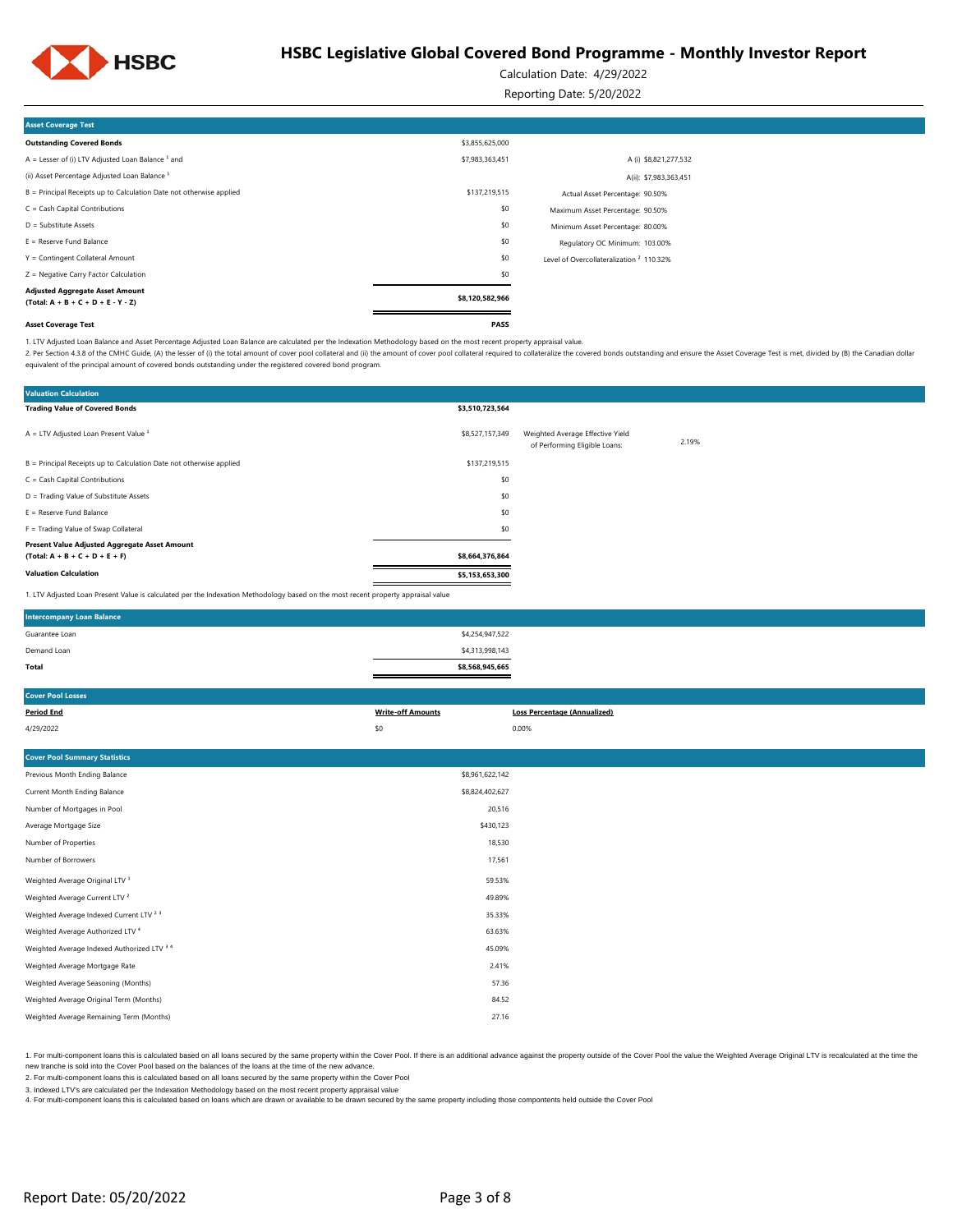

Calculation Date: 4/29/2022

Reporting Date: 5/20/2022

| <b>Cover Pool Delinquency Distribution</b> |                        |            |                          |            |
|--------------------------------------------|------------------------|------------|--------------------------|------------|
| <b>Aging Summary</b>                       | <b>Number of Loans</b> | Percentage | <b>Principal Balance</b> | Percentage |
| Current and less than 30 days past due     | 20.495                 | 99.90%     | \$8,811,377,412          | 99.85%     |
| 30 to 59 days past due                     | 14                     | 0.07%      | \$9,616,863              | 0.11%      |
| 60 to 89 days past due                     |                        | 0.01%      | \$665.184                | 0.01%      |
| 90 or more days past due                   |                        | 0.02%      | \$2,743.167              | 0.03%      |
| Total                                      | 20,516                 | 100.00%    | \$8,824,402,627          | 100.00%    |

| <b>Cover Pool Provincial Distribution</b> |                        |            |                          |            |
|-------------------------------------------|------------------------|------------|--------------------------|------------|
| Province                                  | <b>Number of Loans</b> | Percentage | <b>Principal Balance</b> | Percentage |
| British Columbia                          | 9,101                  | 44.36%     | \$4,508,263,827          | 51.09%     |
| Alberta                                   | 1,122                  | 5.47%      | \$293,849,302            | 3.33%      |
| Quebec                                    | 1,075                  | 5.24%      | \$235,962,443            | 2.67%      |
| Ontario                                   | 9,218                  | 44.93%     | \$3,786,327,055          | 42.91%     |
| Other                                     | 0                      | 0.00%      | \$0                      | 0.00%      |
| <b>Total</b>                              | 20,516                 | 100.00%    | \$8,824,402,627          | 100.00%    |

| <b>Cover Pool Interest Rate Type Distribution</b> |                        |            |                          |            |
|---------------------------------------------------|------------------------|------------|--------------------------|------------|
| <b>Interest Rate Type</b>                         | <b>Number of Loans</b> | Percentage | <b>Principal Balance</b> | Percentage |
| Fixed                                             | 11,994                 | 58.46%     | \$4,772,537,945          | 54.08%     |
| Variable                                          | 8,522                  | 41.54%     | \$4,051,864,682          | 45.92%     |
| Total                                             | 20,516                 | 100.00%    | \$8,824,402,627          | 100.00%    |

| <b>Mortgage Asset Type Distribution</b> |                        |            |                          |            |
|-----------------------------------------|------------------------|------------|--------------------------|------------|
| <b>Asset Type</b>                       | <b>Number of Loans</b> | Percentage | <b>Principal Balance</b> | Percentage |
| Conventional Mortgage Loans             | 839                    | 4.09%      | \$294.769.848            | 3.34%      |
| Equity Power Mortgage Loans             | 19.677                 | 95.91%     | \$8,529,632,779          | 96.66%     |
| Total                                   | 20,516                 | 100.00%    | \$8,824,402,627          | 100.00%    |

| <b>Cover Pool Occupancy Type Distribution</b> |                        |            |                          |            |
|-----------------------------------------------|------------------------|------------|--------------------------|------------|
| <b>Occupancy Type</b>                         | <b>Number of Loans</b> | Percentage | <b>Principal Balance</b> | Percentage |
| Owner Occupied                                | 16,603                 | 80.93%     | \$7,692,920,582          | 87.18%     |
| Non-Owner Occupied                            | 3,913                  | 19.07%     | \$1,131,482,045          | 12.82%     |
| Total                                         | 20,516                 | 100.00%    | \$8,824,402,627          | 100.00%    |

| <b>Cover Pool Mortgage Rate Distribution</b> |                        |            |                          |            |
|----------------------------------------------|------------------------|------------|--------------------------|------------|
| Mortgage Rate (%)                            | <b>Number of Loans</b> | Percentage | <b>Principal Balance</b> | Percentage |
| 1.9999 and below                             | 1,700                  | 8.29%      | \$676,347,105            | 7.66%      |
| 2.0000 - 2.4999                              | 10,872                 | 52.99%     | \$5,092,842,948          | 57.71%     |
| 2.5000 - 2.9999                              | 6,546                  | 31.91%     | \$2,623,217,232          | 29.73%     |
| $3.0000 - 3.4999$                            | 1,024                  | 4.99%      | \$313,373,125            | 3.55%      |
| 3.5000 - 3.9999                              | 237                    | 1.16%      | \$59,791,613             | 0.68%      |
| 4.0000 - 4.4999                              | 5                      | 0.02%      | \$1,389,472              | 0.02%      |
| 4.5000 - 4.9999                              | 68                     | 0.33%      | \$32,365,235             | 0.37%      |
| $5.0000 - 5.4999$                            | 9                      | 0.04%      | \$6,162,698              | 0.07%      |
| 5.5000 - 5.9999                              | $\mathbb O$            | 0.00%      | \$0                      | 0.00%      |
| $6.0000 - 6.4999$                            | 0                      | 0.00%      | \$0                      | 0.00%      |
| 6.5000 and above                             | 55                     | 0.27%      | \$18,913,198             | 0.21%      |
| Total                                        | 20,516                 | 100.00%    | \$8,824,402,627          | 100.00%    |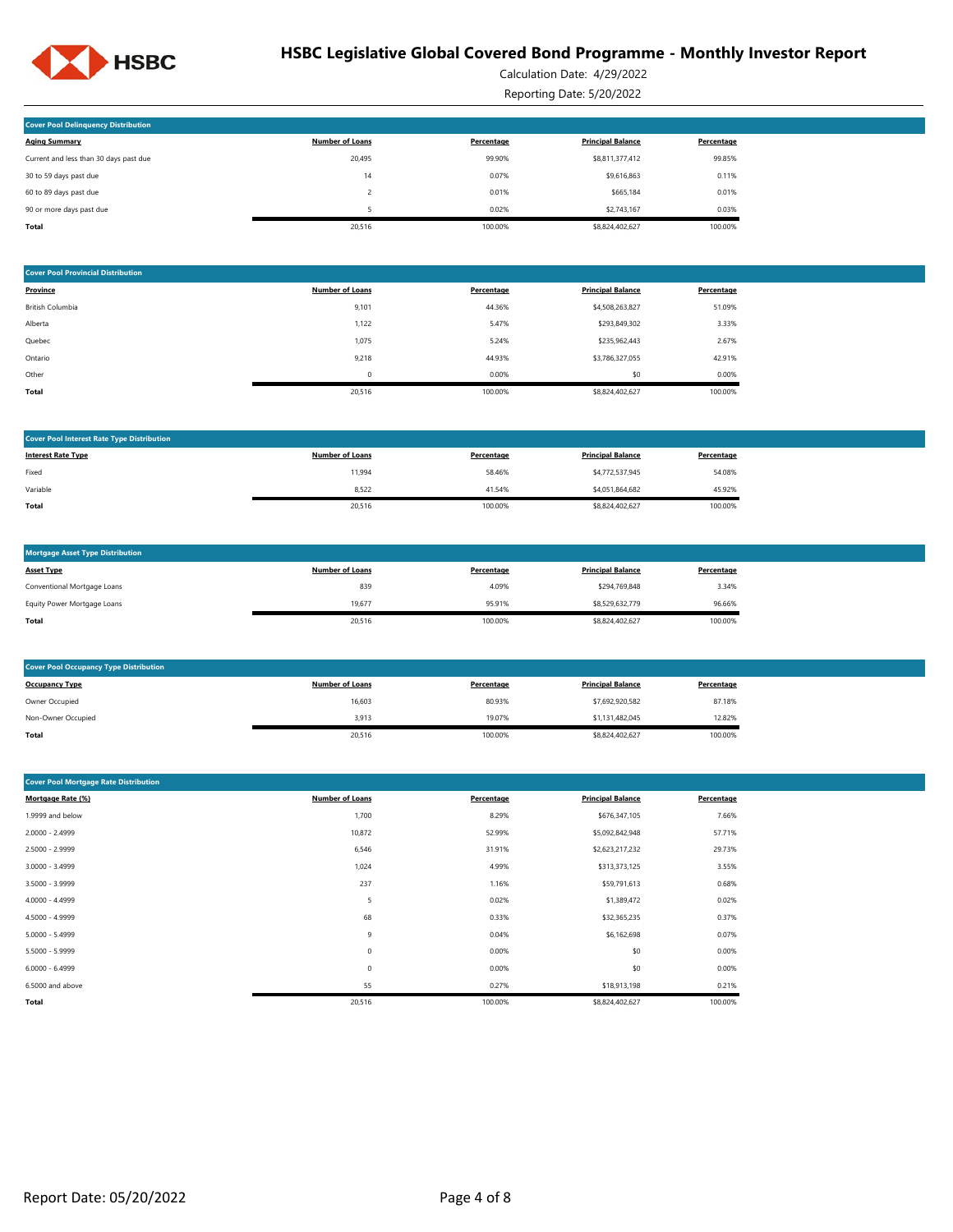

Calculation Date: 4/29/2022 Reporting Date: 5/20/2022

| <b>Cover Pool Remaining Term Distribution</b> |                        |            |                          |            |  |  |  |
|-----------------------------------------------|------------------------|------------|--------------------------|------------|--|--|--|
| <b>Remaining Term (Months)</b>                | <b>Number of Loans</b> | Percentage | <b>Principal Balance</b> | Percentage |  |  |  |
| Less than 12.00                               | 5,004                  | 24.39%     | \$2,110,187,458          | 23.91%     |  |  |  |
| $12.00 - 23.99$                               | 4,243                  | 20.68%     | \$1,818,838,844          | 20.61%     |  |  |  |
| $24.00 - 35.99$                               | 5,346                  | 26.06%     | \$2,261,076,959          | 25.62%     |  |  |  |
| $36.00 - 47.99$                               | 2,901                  | 14.14%     | \$1,295,328,998          | 14.68%     |  |  |  |
| $48.00 - 59.99$                               | 2,393                  | 11.66%     | \$1,057,096,955          | 11.98%     |  |  |  |
| $60.00 - 71.99$                               | 532                    | 2.59%      | \$249,432,370            | 2.83%      |  |  |  |
| $72.00 - 83.99$                               | 21                     | 0.10%      | \$5,924,055              | 0.07%      |  |  |  |
| 84.00 and above                               | 76                     | 0.37%      | \$26,516,988             | 0.30%      |  |  |  |
| Total                                         | 20,516                 | 100.00%    | \$8,824,402,627          | 100.00%    |  |  |  |

| <b>Cover Pool Range of Remaining Principal Balance</b> |                        |            |                          |            |  |  |  |  |
|--------------------------------------------------------|------------------------|------------|--------------------------|------------|--|--|--|--|
| <b>Range of Remaining Principal Balance</b>            | <b>Number of Loans</b> | Percentage | <b>Principal Balance</b> | Percentage |  |  |  |  |
| 99,999 and below                                       | 2,764                  | 13.47%     | \$151,418,940            | 1.72%      |  |  |  |  |
| 100,000 - 149,999                                      | 1,644                  | 8.01%      | \$206,358,102            | 2.34%      |  |  |  |  |
| 150,000 - 199,999                                      | 1,934                  | 9.43%      | \$339,554,868            | 3.85%      |  |  |  |  |
| 200,000 - 249,999                                      | 1,897                  | 9.25%      | \$426,154,043            | 4.83%      |  |  |  |  |
| 250,000 - 299,999                                      | 1,851                  | 9.02%      | \$505,634,412            | 5.73%      |  |  |  |  |
| 300,000 - 349,999                                      | 1,463                  | 7.13%      | \$474,784,707            | 5.38%      |  |  |  |  |
| 350,000 - 399,999                                      | 1,186                  | 5.78%      | \$442,912,259            | 5.02%      |  |  |  |  |
| 400,000 - 449,999                                      | 1,082                  | 5.27%      | \$460,285,877            | 5.22%      |  |  |  |  |
| 450,000 - 499,999                                      | 990                    | 4.83%      | \$469,071,565            | 5.32%      |  |  |  |  |
| 500,000 - 549,999                                      | 745                    | 3.63%      | \$390,897,681            | 4.43%      |  |  |  |  |
| 550,000 - 599,999                                      | 618                    | 3.01%      | \$354,386,735            | 4.02%      |  |  |  |  |
| 600,000 - 649,999                                      | 531                    | 2.59%      | \$331,652,111            | 3.76%      |  |  |  |  |
| 650,000 - 699,999                                      | 450                    | 2.19%      | \$303,663,328            | 3.44%      |  |  |  |  |
| 700,000 - 749,999                                      | 412                    | 2.01%      | \$298,431,777            | 3.38%      |  |  |  |  |
| 750,000 - 799,999                                      | 350                    | 1.71%      | \$271,236,411            | 3.07%      |  |  |  |  |
| 800,000 - 849,999                                      | 301                    | 1.47%      | \$248,048,149            | 2.81%      |  |  |  |  |
| 850,000 - 899,999                                      | 248                    | 1.21%      | \$216,835,671            | 2.46%      |  |  |  |  |
| 900,000 - 949,999                                      | 203                    | 0.99%      | \$188,157,528            | 2.13%      |  |  |  |  |
| 950,000 - 999,999                                      | 169                    | 0.82%      | \$164,851,319            | 1.87%      |  |  |  |  |
| 1,000,000 and above                                    | 1,678                  | 8.18%      | \$2,580,067,144          | 29.24%     |  |  |  |  |
| Total                                                  | 20,516                 | 100.00%    | \$8,824,402,627          | 100.00%    |  |  |  |  |

| <b>Cover Pool Property Type Distribution</b> |                        |            |                          |            |  |  |  |
|----------------------------------------------|------------------------|------------|--------------------------|------------|--|--|--|
| <b>Property Type</b>                         | <b>Number of Loans</b> | Percentage | <b>Principal Balance</b> | Percentage |  |  |  |
| Condominium                                  | 4,948                  | 24.12%     | \$1,400,283,115          | 15.87%     |  |  |  |
| Duplex                                       | 141                    | 0.69%      | \$40,584,921             | 0.46%      |  |  |  |
| Semi-Detached                                | 290                    | 1.41%      | \$99,066,714             | 1.12%      |  |  |  |
| Single Family                                | 12,822                 | 62.50%     | \$6,591,934,461          | 74.70%     |  |  |  |
| Townhouse                                    | 2,246                  | 10.95%     | \$674,395,066            | 7.64%      |  |  |  |
| Other                                        | 69                     | 0.34%      | \$18,138,349             | 0.21%      |  |  |  |
| <b>Total</b>                                 | 20,516                 | 100.00%    | \$8,824,402,627          | 100.00%    |  |  |  |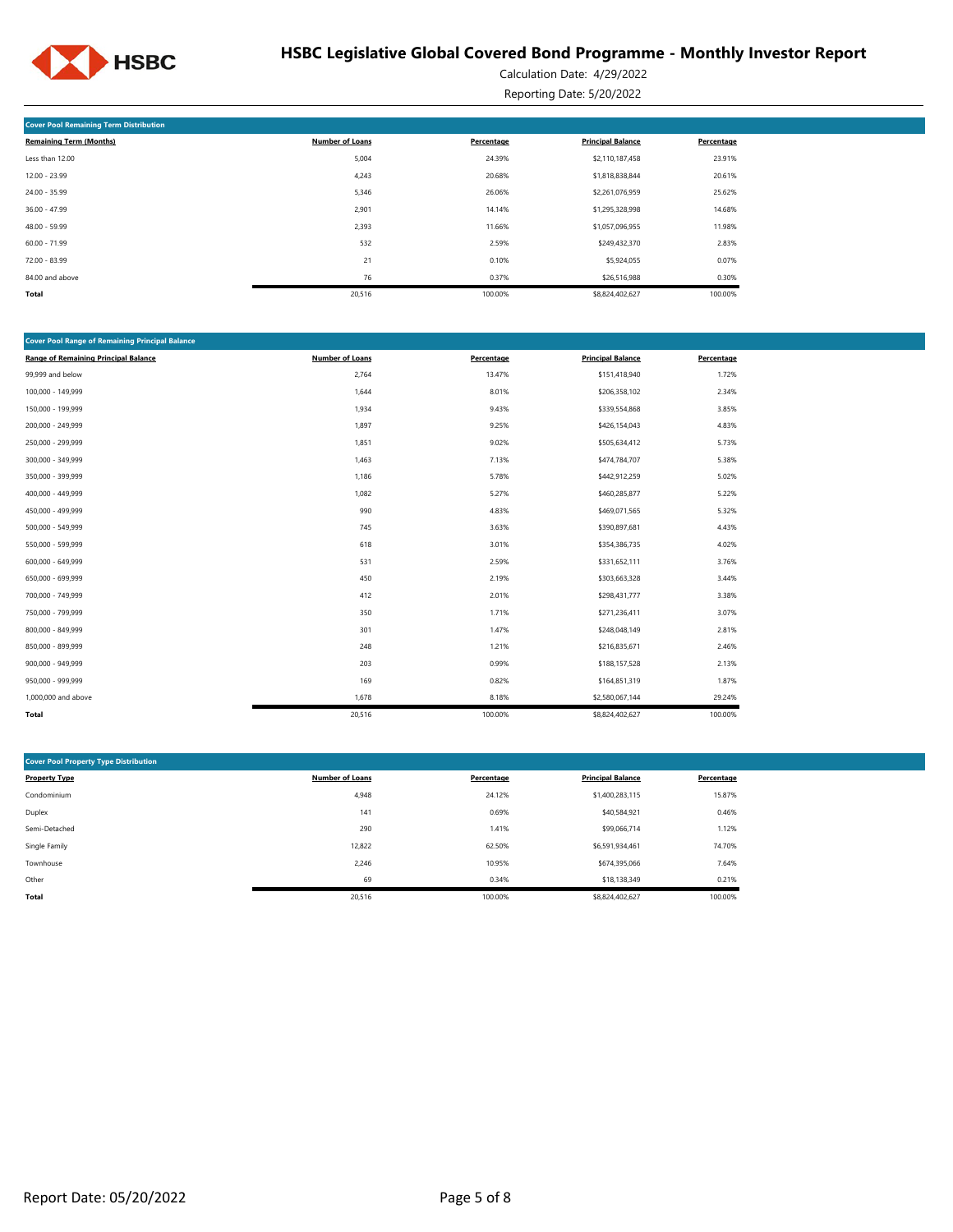

Calculation Date: 4/29/2022 Reporting Date: 5/20/2022

| Cover Pool Indexed Authorized LTV - Distribution <sup>1</sup> |                        |            |                          |            |  |  |  |  |
|---------------------------------------------------------------|------------------------|------------|--------------------------|------------|--|--|--|--|
| Indexed LTV (%)                                               | <b>Number of Loans</b> | Percentage | <b>Principal Balance</b> | Percentage |  |  |  |  |
| 20.00 and below                                               | 1,768                  | 8.62%      | \$308,555,559            | 3.50%      |  |  |  |  |
| $20.01 - 25.00$                                               | 1,063                  | 5.18%      | \$243,642,070            | 2.76%      |  |  |  |  |
| $25.01 - 30.00$                                               | 1,635                  | 7.97%      | \$460,384,658            | 5.22%      |  |  |  |  |
| $30.01 - 35.00$                                               | 2,293                  | 11.18%     | \$830,686,743            | 9.41%      |  |  |  |  |
| $35.01 - 40.00$                                               | 2,655                  | 12.94%     | \$1,204,906,346          | 13.65%     |  |  |  |  |
| $40.01 - 45.00$                                               | 2,714                  | 13.23%     | \$1,370,978,798          | 15.54%     |  |  |  |  |
| $45.01 - 50.00$                                               | 2,456                  | 11.97%     | \$1,295,227,756          | 14.68%     |  |  |  |  |
| $50.01 - 55.00$                                               | 2,052                  | 10.00%     | \$1,148,875,860          | 13.02%     |  |  |  |  |
| $55.01 - 60.00$                                               | 1,427                  | 6.96%      | \$841,595,263            | 9.54%      |  |  |  |  |
| $60.01 - 65.00$                                               | 857                    | 4.18%      | \$473,370,347            | 5.36%      |  |  |  |  |
| $65.01 - 70.00$                                               | 647                    | 3.15%      | \$317,151,144            | 3.59%      |  |  |  |  |
| $70.01 - 75.00$                                               | 469                    | 2.29%      | \$183,131,840            | 2.08%      |  |  |  |  |
| 75.01 - 80.00                                                 | 303                    | 1.48%      | \$97,645,450             | 1.11%      |  |  |  |  |
| Greater than 80.00                                            | 177                    | 0.86%      | \$48,250,791             | 0.55%      |  |  |  |  |
| Total                                                         | 20,516                 | 100.00%    | \$8,824,402,627          | 100.00%    |  |  |  |  |

| Cover Pool Indexed Current LTV - Distribution <sup>1</sup> |                        |            |                          |            |  |  |  |
|------------------------------------------------------------|------------------------|------------|--------------------------|------------|--|--|--|
| Indexed LTV (%)                                            | <b>Number of Loans</b> | Percentage | <b>Principal Balance</b> | Percentage |  |  |  |
| 20.00 and below                                            | 5,610                  | 27.34%     | \$1,091,050,459          | 12.36%     |  |  |  |
| $20.01 - 25.00$                                            | 2,205                  | 10.75%     | \$806,993,999            | 9.15%      |  |  |  |
| $25.01 - 30.00$                                            | 2,540                  | 12.38%     | \$1,107,904,685          | 12.56%     |  |  |  |
| $30.01 - 35.00$                                            | 2,607                  | 12.71%     | \$1,330,538,929          | 15.08%     |  |  |  |
| $35.01 - 40.00$                                            | 2,354                  | 11.47%     | \$1,330,610,556          | 15.08%     |  |  |  |
| $40.01 - 45.00$                                            | 1,862                  | 9.08%      | \$1,128,082,825          | 12.78%     |  |  |  |
| $45.01 - 50.00$                                            | 1,425                  | 6.95%      | \$952,738,044            | 10.80%     |  |  |  |
| $50.01 - 55.00$                                            | 797                    | 3.88%      | \$520,185,655            | 5.89%      |  |  |  |
| $55.01 - 60.00$                                            | 459                    | 2.24%      | \$279,648,269            | 3.17%      |  |  |  |
| $60.01 - 65.00$                                            | 314                    | 1.53%      | \$151,623,462            | 1.72%      |  |  |  |
| $65.01 - 70.00$                                            | 227                    | 1.11%      | \$87,823,738             | 1.00%      |  |  |  |
| $70.01 - 75.00$                                            | 72                     | 0.35%      | \$24,782,180             | 0.28%      |  |  |  |
| 75.01 - 80.00                                              | 34                     | 0.17%      | \$9,480,907              | 0.11%      |  |  |  |
| Greater than 80.00                                         | 10                     | 0.05%      | \$2,938,920              | 0.03%      |  |  |  |
| Total                                                      | 20,516                 | 100.00%    | \$8,824,402,627          | 100.00%    |  |  |  |

#### **Provincial Distribution by Indexed Current LTV and Aging Summary**

| <b>Days Delinquent</b> |                          |               |                          |                          |                          |                 |
|------------------------|--------------------------|---------------|--------------------------|--------------------------|--------------------------|-----------------|
| Current-<30            |                          |               |                          |                          |                          |                 |
| <b>LTV</b>             | <b>British Columbia</b>  | Alberta       | Quebec                   | Ontario                  | Other                    | Total           |
| < 20.00                | \$551,171,530            | \$11,190,666  | \$26,477,876             | \$500,544,572            | $\overline{\phantom{a}}$ | \$1,089,384,644 |
| $20.01 - 25.00$        | \$407,150,485            | \$6,581,851   | \$23,242,749             | \$369,450,948            | $\overline{\phantom{a}}$ | \$806,426,033   |
| $25.01 - 30.00$        | \$557,319,551            | \$11,980,109  | \$25,360,103             | \$512,070,442            | $\overline{\phantom{a}}$ | \$1,106,730,205 |
| $30.01 - 35.00$        | \$672,353,993            | \$14,827,949  | \$40,660,296             | \$600,556,789            |                          | \$1,328,399,026 |
| $35.01 - 40.00$        | \$658,109,955            | \$14,490,603  | \$40,657,843             | \$617,352,155            |                          | \$1,330,610,556 |
| $40.01 - 45.00$        | \$524,259,792            | \$21,789,761  | \$32,463,261             | \$545,033,821            |                          | \$1,123,546,635 |
| $45.01 - 50.00$        | \$496,800,954            | \$19,281,602  | \$22,529,901             | \$412,088,093            |                          | \$950,700,551   |
| $50.01 - 55.00$        | \$325,048,498            | \$30,773,014  | \$12,069,540             | \$152,294,603            |                          | \$520,185,655   |
| $55.01 - 60.00$        | \$185,833,724            | \$40,751,024  | \$6,825,471              | \$46,238,051             |                          | \$279,648,269   |
| $60.01 - 65.00$        | \$84,645,948             | \$38,203,617  | \$4,694,067              | \$22,833,442             |                          | \$150,377,074   |
| $65.01 - 70.00$        | \$31,002,212             | \$53,399,742  | ٠                        | \$3,421,783              |                          | \$87,823,738    |
| $70.01 - 75.00$        | \$5,930,921              | \$18,851,259  | $\overline{\phantom{a}}$ | $\overline{\phantom{a}}$ |                          | \$24,782,180    |
| 75.01 - 80.00          | $\overline{\phantom{a}}$ | \$9,219,311   |                          | \$261,596                |                          | \$9,480,907     |
| >80.00                 | $\sim$                   | \$2,508,793   | \$430,126                | $\overline{\phantom{a}}$ |                          | \$2,938,920     |
| Total                  | \$4,499,627,565          | \$293,849,302 | \$235,411,233            | \$3,782,146,294          | $\overline{\phantom{a}}$ | \$8,811,034,394 |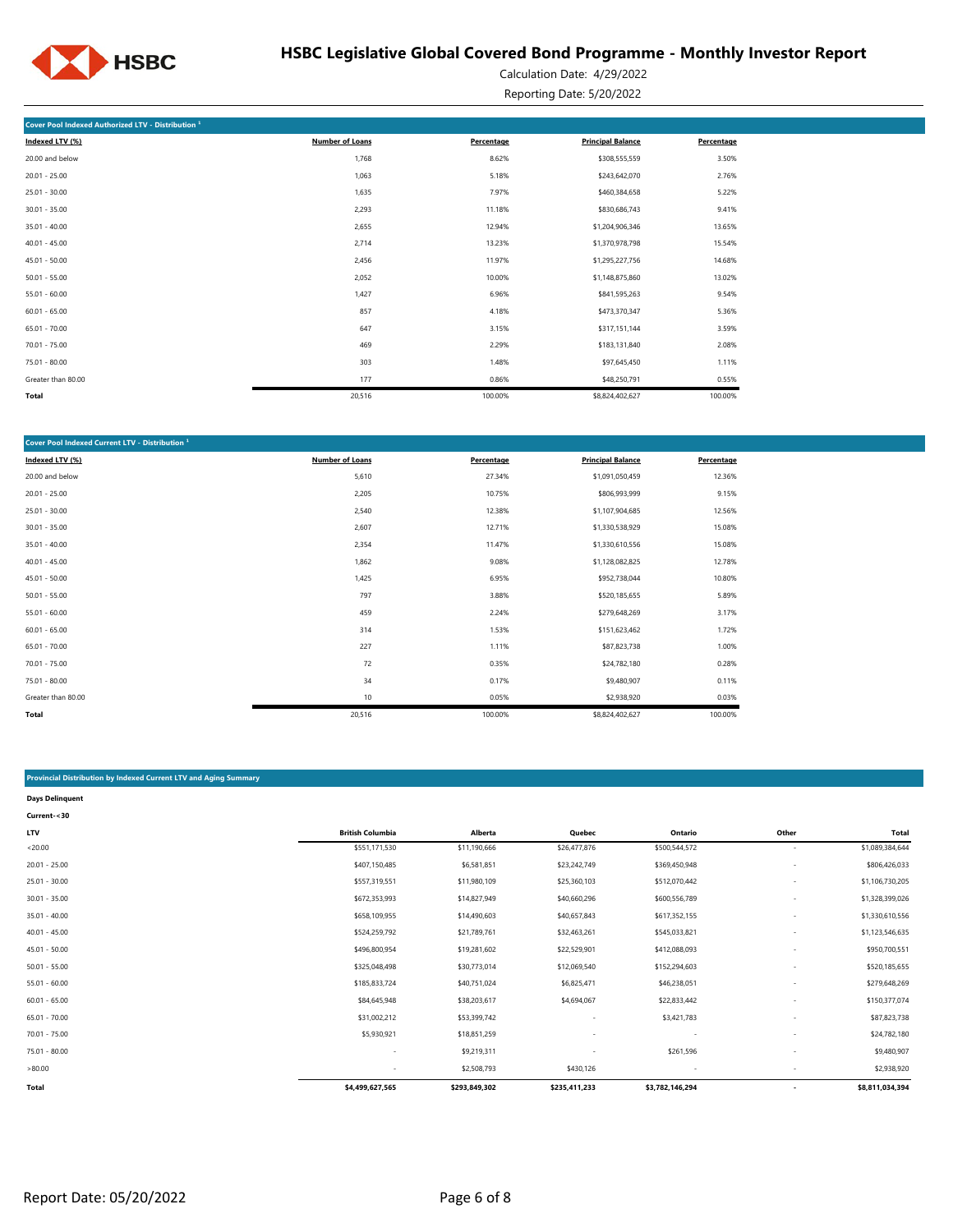

Calculation Date: 4/29/2022

Reporting Date: 5/20/2022

| Days Delinguent |  |
|-----------------|--|

| $30 - 60$       |                         |                          |                          |             |                          |             |
|-----------------|-------------------------|--------------------------|--------------------------|-------------|--------------------------|-------------|
| <b>LTV</b>      | <b>British Columbia</b> | Alberta                  | Quebec                   | Ontario     | Other                    | Total       |
| < 20.00         | \$1,481,859             | $\sim$                   | $\sim$                   | $\sim$      | $\sim$                   | \$1,481,859 |
| $20.01 - 25.00$ | $\sim$                  | $\overline{\phantom{a}}$ | $\sim$                   | \$567,965   | $\sim$                   | \$567,965   |
| $25.01 - 30.00$ | $\sim$                  | $\overline{\phantom{a}}$ | \$158,414                | \$435,329   | $\sim$                   | \$593,743   |
| $30.01 - 35.00$ | \$1,370,562             | ٠                        | $\sim$                   | \$230,624   | $\overline{\phantom{a}}$ | \$1,601,186 |
| $35.01 - 40.00$ | $\sim$                  | $\overline{\phantom{a}}$ | $\sim$                   | $\sim$      | $\sim$                   | $\sim$      |
| $40.01 - 45.00$ | \$2,549,384             | $\overline{\phantom{a}}$ | $\sim$                   | \$1,505,577 | $\sim$                   | \$4,054,961 |
| $45.01 - 50.00$ | \$968,125               | $\overline{\phantom{a}}$ | \$392,796                | \$299,247   | $\sim$                   | \$1,660,167 |
| $50.01 - 55.00$ | $\sim$                  | $\overline{\phantom{a}}$ | $\sim$                   | $\sim$      | $\overline{\phantom{a}}$ | $\sim$      |
| $55.01 - 60.00$ | $\sim$                  | $\overline{\phantom{a}}$ | $\sim$                   | $\sim$      | $\sim$                   | $\sim$      |
| $60.01 - 65.00$ | $\sim$                  | $\overline{\phantom{a}}$ | $\sim$                   | $\sim$      | $\sim$                   | $\sim$      |
| $65.01 - 70.00$ | $\sim$                  | $\overline{\phantom{a}}$ | $\sim$                   | $\sim$      | $\overline{\phantom{a}}$ | $\sim$      |
| $70.01 - 75.00$ | $\sim$                  | $\overline{\phantom{a}}$ | $\sim$                   | $\sim$      | $\sim$                   | $\sim$      |
| $75.01 - 80.00$ |                         |                          |                          |             |                          | $\sim$      |
| >80.00          | $\sim$                  | $\overline{\phantom{a}}$ | $\overline{\phantom{a}}$ | $\sim$      | $\sim$                   | $\sim$      |
| Total           | \$6,369,929             | $\overline{\phantom{a}}$ | \$551,210                | \$3,038,743 | $\overline{\phantom{a}}$ | \$9,959,882 |

#### **Days Delinquent**

| $60 - 90$       |                          |                          |                          |                          |                          |              |
|-----------------|--------------------------|--------------------------|--------------------------|--------------------------|--------------------------|--------------|
| <b>LTV</b>      | <b>British Columbia</b>  | Alberta                  | Quebec                   | Ontario                  | Other                    | <b>Total</b> |
| < 20.00         | $\sim$                   | $\sim$                   | $\sim$                   | \$183,955                | $\sim$                   | \$183,955    |
| $20.01 - 25.00$ | $\sim$                   | $\sim$                   | $\sim$                   | $\sim$                   | $\sim$                   | $\sim$       |
| $25.01 - 30.00$ | $\sim$                   | $\overline{\phantom{a}}$ | $\sim$                   | $\sim$                   | $\overline{\phantom{a}}$ | $\sim$       |
| $30.01 - 35.00$ | $\sim$                   | $\overline{\phantom{a}}$ | $\sim$                   | $\sim$                   | $\sim$                   | $\sim$       |
| $35.01 - 40.00$ | $\sim$                   | $\overline{\phantom{a}}$ | $\sim$                   | $\overline{\phantom{a}}$ | $\overline{\phantom{a}}$ | $\sim$       |
| $40.01 - 45.00$ | \$481,229                | $\sim$                   | $\sim$                   | $\sim$                   | $\sim$                   | \$481,229    |
| $45.01 - 50.00$ | $\sim$                   | $\sim$                   | $\sim$                   | $\sim$                   | $\overline{\phantom{a}}$ | $\sim$       |
| $50.01 - 55.00$ | $\sim$                   | $\overline{\phantom{a}}$ | $\sim$                   | $\sim$                   | $\overline{\phantom{a}}$ | $\sim$       |
| $55.01 - 60.00$ | $\sim$                   | $\overline{\phantom{a}}$ | $\sim$                   | $\sim$                   | $\overline{\phantom{a}}$ | $\sim$       |
| $60.01 - 65.00$ | $\sim$                   | $\overline{\phantom{a}}$ | $\overline{\phantom{a}}$ |                          |                          | $\sim$       |
| $65.01 - 70.00$ | $\overline{\phantom{a}}$ | $\sim$                   | $\sim$                   | $\sim$                   | $\sim$                   | $\sim$       |
| $70.01 - 75.00$ | $\sim$                   | $\overline{\phantom{a}}$ | $\sim$                   | . –                      |                          | $\sim$       |
| $75.01 - 80.00$ | $\sim$                   | $\sim$                   | $\sim$                   | $\sim$                   | $\sim$                   | $\sim$       |
| >80.00          | $\sim$                   | $\overline{\phantom{a}}$ | $\sim$                   | $\sim$                   | $\overline{\phantom{a}}$ | $\sim$       |
| <b>Total</b>    | \$481,229                | $\overline{\phantom{a}}$ | $\overline{\phantom{a}}$ | \$183,955                | $\overline{\phantom{a}}$ | \$665,184    |

#### **Days Delinquent**

| $90+$           |                          |                          |                          |                 |                          |                 |
|-----------------|--------------------------|--------------------------|--------------------------|-----------------|--------------------------|-----------------|
| LTV             | <b>British Columbia</b>  | Alberta                  | Quebec                   | Ontario         | Other                    | Total           |
| < 20.00         | $\sim$                   | $\sim$                   | $\sim$                   | \$1             | $\overline{\phantom{a}}$ | \$1             |
| $20.01 - 25.00$ | $\sim$                   | $\overline{\phantom{a}}$ | $\sim$                   | $\sim$          | $\overline{\phantom{a}}$ | $\sim$          |
| $25.01 - 30.00$ | $\sim$                   | $\overline{\phantom{a}}$ | $\overline{\phantom{a}}$ | \$580,737       | $\overline{\phantom{a}}$ | \$580,737       |
| $30.01 - 35.00$ | \$538,716                | ÷                        |                          |                 | $\overline{\phantom{a}}$ | \$538,716       |
| $35.01 - 40.00$ |                          | $\overline{\phantom{a}}$ |                          |                 | ٠                        | $\sim$          |
| $40.01 - 45.00$ | $\sim$                   | $\overline{\phantom{a}}$ | $\sim$                   | <b>1999</b>     | $\overline{\phantom{a}}$ | $\sim$          |
| $45.01 - 50.00$ | $\overline{\phantom{a}}$ | $\overline{\phantom{a}}$ | $\sim$                   | \$377,326       | ٠                        | \$377,326       |
| $50.01 - 55.00$ | $\overline{\phantom{a}}$ | $\overline{\phantom{a}}$ | $\sim$                   | $\sim$          | $\overline{\phantom{a}}$ | $\sim$          |
| $55.01 - 60.00$ | $\sim$                   | $\overline{\phantom{a}}$ | $\overline{\phantom{a}}$ | $\sim$          | $\overline{\phantom{a}}$ | $\sim$          |
| $60.01 - 65.00$ | \$1,246,388              | $\overline{\phantom{a}}$ | $\overline{\phantom{a}}$ | <b>1999</b>     | ٠                        | \$1,246,388     |
| $65.01 - 70.00$ | $\sim$                   | $\overline{\phantom{a}}$ |                          |                 | $\overline{\phantom{a}}$ | $\sim$          |
| $70.01 - 75.00$ |                          | $\overline{\phantom{a}}$ |                          |                 | ٠                        | $\sim$          |
| $75.01 - 80.00$ | $\overline{\phantom{a}}$ | $\overline{\phantom{a}}$ | $\sim$                   | $\sim$          | $\overline{\phantom{a}}$ | $\sim$          |
| >80.00          | $\sim$                   | $\overline{\phantom{a}}$ | $\sim$                   | $\sim$          | $\sim$                   | $\sim$          |
| Total           | \$1,785,104              | $\overline{\phantom{a}}$ | $\overline{\phantom{a}}$ | \$958,063       | $\overline{\phantom{a}}$ | \$2,743,167     |
|                 |                          |                          |                          |                 |                          |                 |
| Total           | \$4,508,263,827          | \$293,849,302            | \$235,962,443            | \$3,786,327,055 | $\overline{\phantom{a}}$ | \$8,824,402,627 |